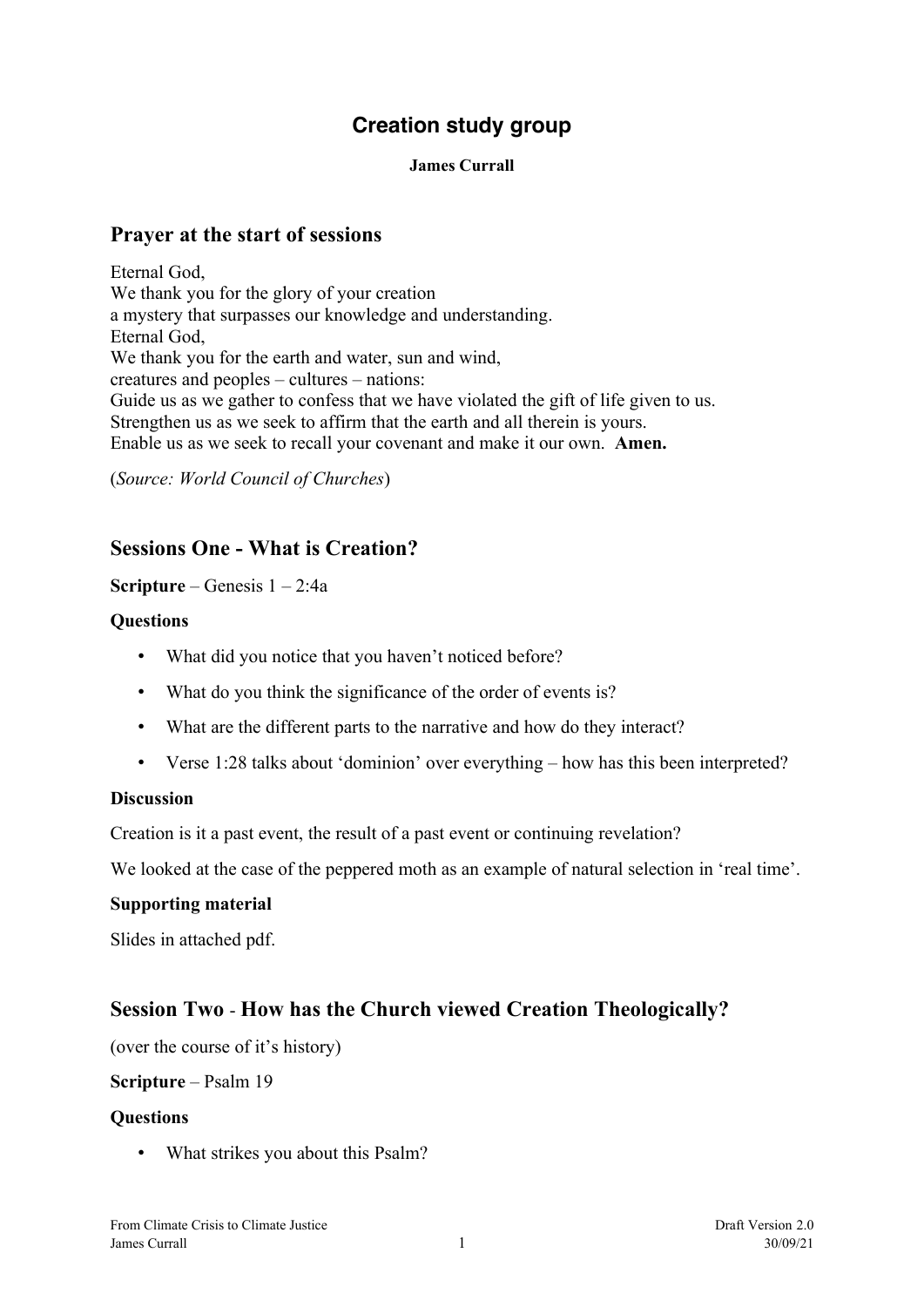- Do you notice two or more different parts, dealing with different things?
- How do you think the heavens tell the glory of God without using words?
- Are there any particular images in Psalm 19 hat capture your imagination?

Verses 1-6 talk about Creation, verses 7-11 talk about God's Law and verses 12-15 talk about human beings.

## **Scripture** – Psalm 148

# **Questions**

- Why do you think the psalmist lists so many different beings praiseing God?
- Humanity comes last in the list why do you think this is and what does it mean for us?

# **Discussion**

How the Church (East and West, RC and reformed, etc.) have viewed the relationship between God, Creation and Humanity (mirroring Psalm 19's three parts)

# **Supporting material**

Slides in attached pdf.

# **Session Three – Climate Injustice**

# **Scripture** – Amos 5

# **Questions**

- What does God look like/who is God/what is God doing in this chapter of Amos?
- What does holiness/salvation look like in this text?
- How does an encounter with this story shape who we are and what we might strive to become?

## **Discussion**

Various aspects of Justice in environmental issues including the massive over-consumption in the developed world.

## **Supporting material**

The Conclusion from James's paper "*From Climate Crisis to Climate Justice"* in the SEI Journal vol 5.3 (autumn  $2021$  $2021$ <sup>1</sup> – reproduced below.

# **Session Four – What is an appropriate Christian response to the Climate Crisis?**

**Scripture** – Jeremiah 4:1-28

## **Questions**

<span id="page-1-0"></span><sup>1</sup> James Currall, 'From Climate Crisis to Climate Justice', SEI Journal, 5.3 (2021), 37–55.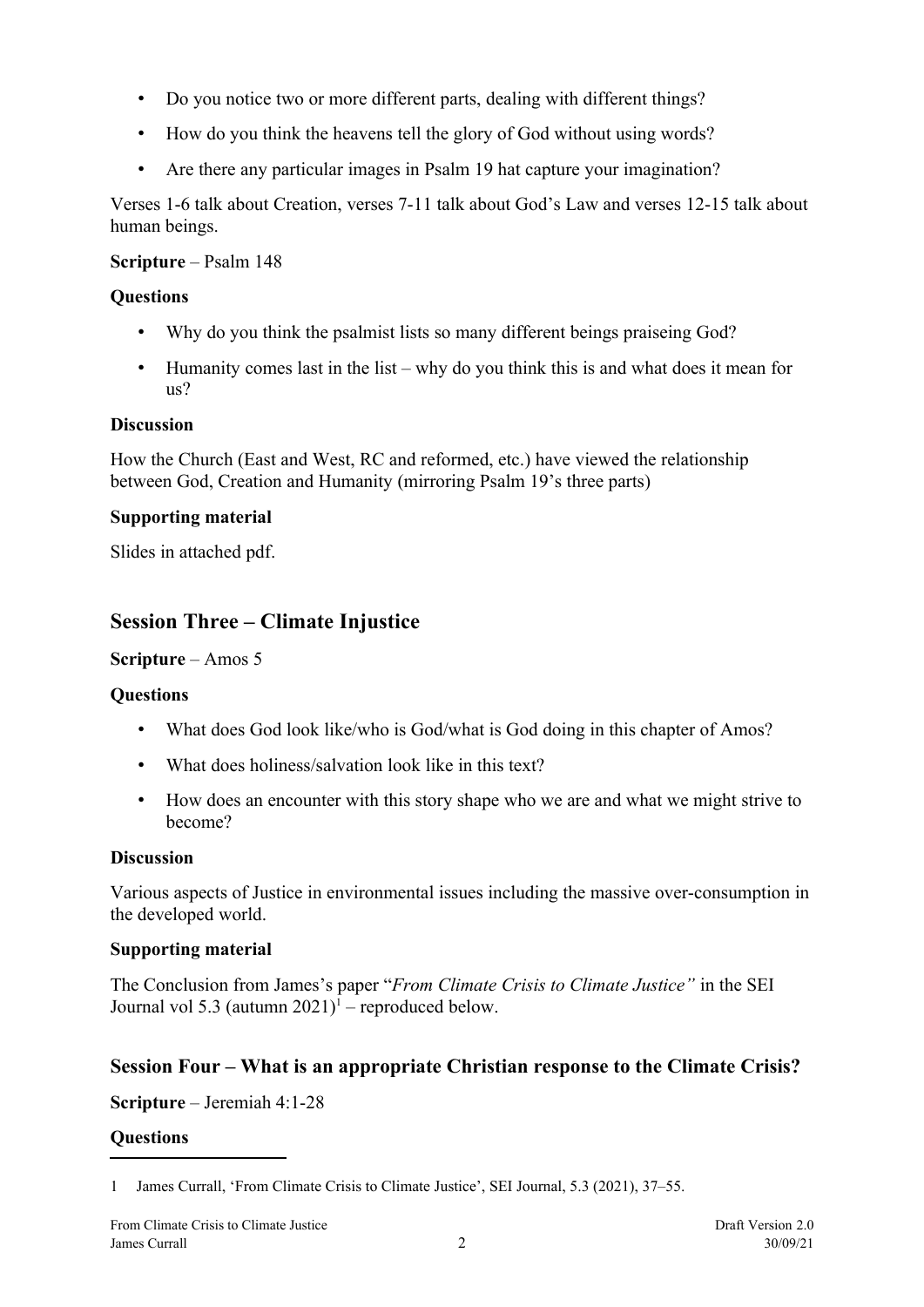- How does this passage make you feel?
- Where do you find hope in this passage?
- Where do you find hope in times of trouble?
- How does your hope affect how you feel about the natural world?

### **Discussion**

- Prayer, Lament, Grief and Remorse and our complicity in the loss
- Repentance turning away from excessive consumption and back towards God
- Justice and the Reduction of Inequality
- Being a Prophetic voice
- Salvation of community, humanity and the whole of creation

## **Supporting material**

The Conclusion from James's paper "*From Climate Crisis to Climate Justice"* in the SEI Journal vol 5.3 (autumn 2021) – reproduced below.

# **Conclusion to James's Paper**

Responding to the climate crisis and the injustice inherent in both its causes and effects, it is much easier to make on one or two minor lifestyle changes, and thereby feel better about it all, than to engage with the real problem. The former is simply a mechanism to 'greenwash' our consciences and is, as we have seen, likely to have little or no effect and may actually do a great deal of harm. What is actually needed is repentance, a turning away from excessive consumption and back to God. Rowan Williams put it very simply when he wrote:

*"we need to regain a sense that our relationship to the earth is about 'communion not consumption'".[2](#page-2-0)*

What is needed is nothing short of salvation, and not just a narrow salvation of self, but a salvation of humanity and the whole of God's Creation. The enormous challenge we face is described rather neatly by George Newlands when he wrote:

*"Salvation is a work of love. Where there is salvation there is love, and perhaps even where there is love there is salvation. Salvation is an idea, a vision, and an at least partly embodied reality. It encompasses forgiveness and reconciliation, and at the same time it cannot ignore evil and injustice. It is accomplished through agonizing conflict at many levels, intellectual, physical, political, spiritual. It relates to specific historical events in the past, to present reality, and to eschatological promise and expectation."[3](#page-2-1)*

<span id="page-2-0"></span><sup>2</sup> Rowan Williams, *Faith in the Public Square*, Reprint Edition (Bloomsbury Continuum, 2015), chap. 14: Changing the Myths We Live By.

<span id="page-2-1"></span><sup>3</sup> George Newlands, 'Salvation—Personal and Political', ed. by Andrew Hass, David Jasper, and Elizabeth Jay (Oxford University Press, 2009)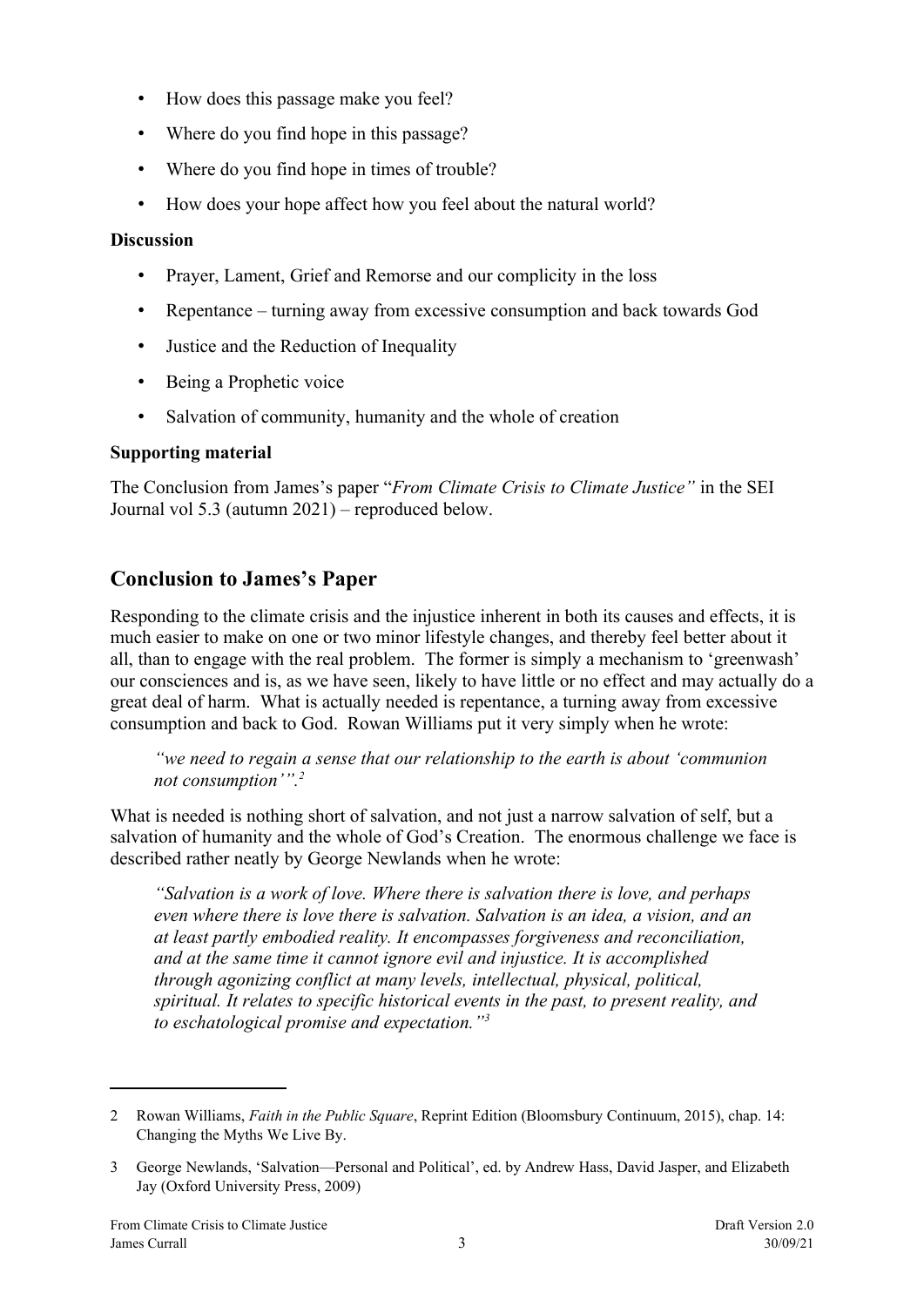If this all seems too vast, too difficult and rather overwhelming, then the first step should perhaps be to turn to God in prayer as Christians have done for two millennia in:

- Lament for what has happened, what is happening and what will happen to God's earth
- Expression of our grief for the state of God's earth as an expression of our love of God, creation and humanity
- Expression of remorse for our complicity in what is happening and seek forgiveness
- Acknowledgment of the injustice of the causes and effects of climate change
- and in the light of these reflect on all aspects of our lifestyles and as a result renew our relationship with God, with humanity and with the whole of creation.

Out of that lament, grieving and repentance springs hope, so elegantly described by Hannah Malcolm in the conclusion of "*Words for a Dying World*", entitled "*World Without End*":

*"So much of the death around us springs from gainful dishonesty, dishonesty about the sanctity of each creature, dishonesty about the likely consequences of our actions, and covering up those consequences when they happen. If we cannot bring ourselves to be truthful about our broken histories, or the current trauma we face and perpetuate, we cannot begin to heal.*

*Survival, compassion, honesty. These are all good reasons to grieve. But the conviction that Christ's resurrection marked the death of death also contains the hope that our works of love in the present are not consigned to destruction. They participate in a transformed future."[4](#page-3-0)*

Christians have a responsibility not only to take action to contribute less to the problem, but to be prophetic voices in the world. In the words of Walter Brueggemann they have a threefold prophetic task:

*"The prophetic tasks of the Church are to tell the truth in a society that lives in illusion, grieve in a society that practices denial, and express hope in a society that lives in despair." [5](#page-3-1)*

# **Other Quotes**

We should acknowledge our individual and collective responsibility to act and to change, as Gandhi said:

*"If we could change ourselves, the tendencies in the world would also change. As a man changes his own nature, so does the attitude of the world change towards him. This is the divine mystery supreme. A wonderful thing it is and the source of our happiness. We need not wait to see what others do." [6](#page-3-2)*

<span id="page-3-0"></span><sup>4</sup> Words for a Dying World: Stories of Grief and Courage from the Global Church, ed. by Hannah Malcolm (London: SCM Press Ltd, 2020), p. 208.

<span id="page-3-1"></span><sup>5</sup> Walter Brueggemann, *Reality, Grief, Hope: Three Urgent Prophetic Tasks* (Grand Rapids, Michigan: William B. Eerdmans Publishing Company, 2014).

<span id="page-3-2"></span><sup>6</sup> In Vol. 13, Ch. 153, page 241 of the Collected works of Mahatma Gandhi, published in 1913, often misquoted as "*Be the change that you want to see*" – available at: <https://www.gandhiashramsevagram.org/gandhi-literature/mahatma-gandhi-collected-works-volume-13.pdf>.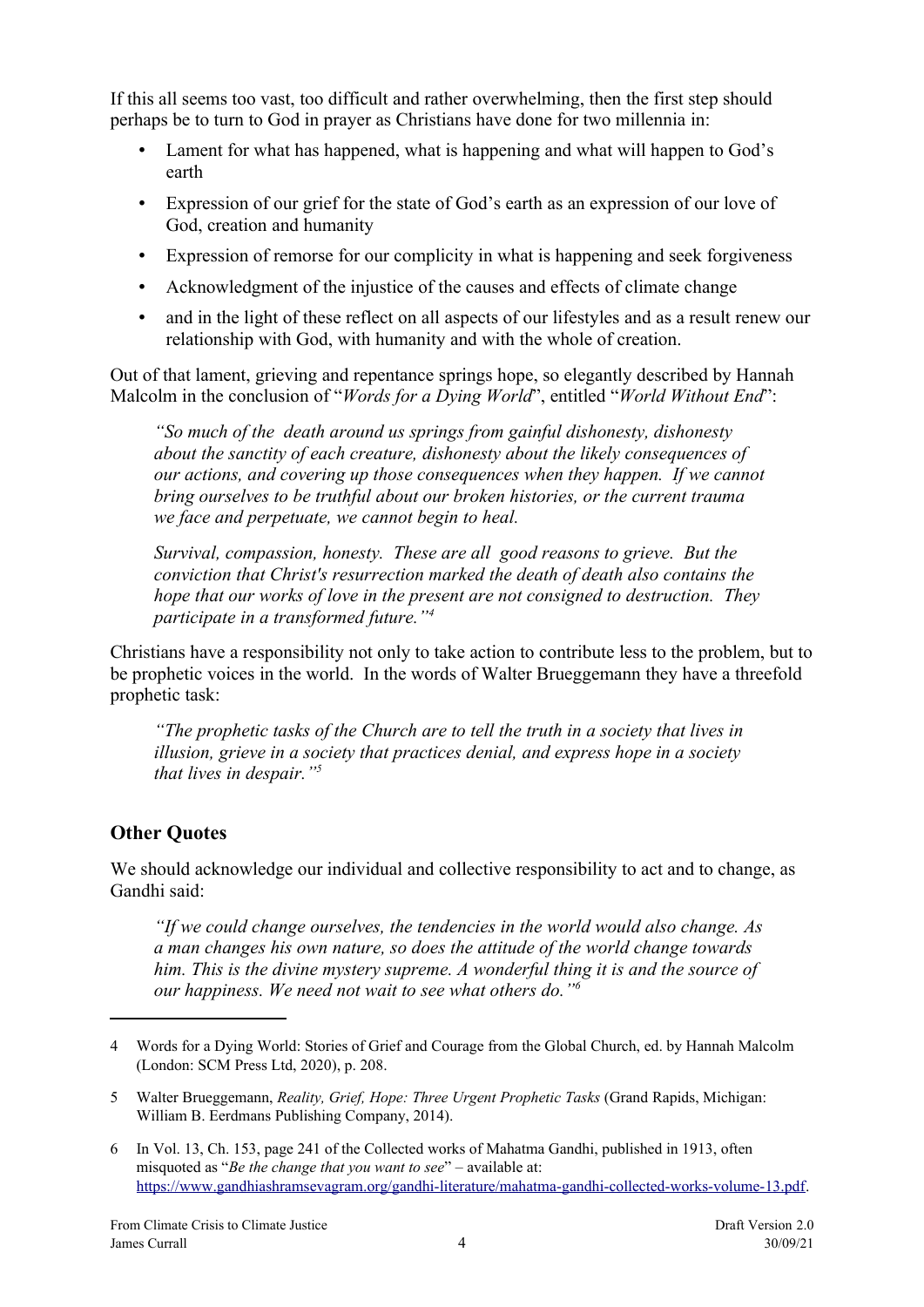What Hannah Malcolm had to say in her 2019 presentation on "*Climate Chaos and Collective Grief*" showed that she was well able to think theologically about the world and provide a Christian understanding of the Climate Crisis.

*"Much of the Western Church is finally catching up to the idea of caring for this planet we call home. But, along with this responsibility to defend what remains, we cannot ignore those already lost, and those we are now powerless to save."*

*"For once, I am not going to ask you to respond to climate breakdown with a list of things to do. Instead, I am going to ask you to sit amid the grief that you may already feel about our dying planet; and to mourn the brilliant, beautiful lives both human and non-human — now extinguished by our violence and greed."[7](#page-4-0)*

In the preface to her report on the "*Injustice of Climate Change*" for Christian Aid, Paula Clifford begins:

*"The starting point of this report is the fact that climate change is above all a justice issue. The people who are already suffering most from global warming are those who have done the least to cause it, and have the least resources to do anything about it. So the basic question underlying the theological statements made here is not 'why should Christians care about the environment?' It is 'why do Christians care about injustice?'"[8](#page-4-1)*

As David Rhodes says at the start of his book "*Climate Crisis: the challenge to the church*":

*"The world is in serious trouble. The lives of millions of people are blighted by poverty, injustice and racism. But, overshadowing all this, the emerging crisis of climate change is rapidly destroying God's creation and threatening our survival as a species. Our poorest neighbours are already suffering acutely but it will be our children and their children, who will bear the full impact of the disaster"[9](#page-4-2)*

The need to see the climate crisis as a people issue is emphasised by Christian Aid:

*"Climate change makes a double demand on us: first to recognise the link between human-induced global warming and poverty; and secondly to formulate a just response. The first has been hindered for years by a reluctance to view climate change as a 'people' issue rather than a purely environmental one, while the second raises ethical issues that have barely begun to be considered." [10](#page-4-3)*

During the UN General Assembly's High-level Meeting on the Protection of the Global Climate for Present and Future Generations in March 2019, Mary Robinson, the former President of Ireland spoke about climate justice.

<span id="page-4-3"></span>10 Clifford, p. 5.

<span id="page-4-0"></span><sup>7</sup> A video of "*Climate Chaos and Collective Grief*" can be viewed at: [https://www.youtube.com/watch?](https://www.youtube.com/watch?v=GknXxsvqToU) [v=GknXxsvqToU](https://www.youtube.com/watch?v=GknXxsvqToU) and the text was published in the Church Times at: <https://www.churchtimes.co.uk/articles/2019/15-march/comment/opinion/climate-chaos-and-collective-grief>

<span id="page-4-1"></span><sup>8</sup> Paula Clifford, All Creation Groaning - a Theological Approach to Climate Change and Development (London: Christian Aid, 2007), p. 2 [<https://www.christianaid.org.uk/resources/about-us/all-creation](https://www.christianaid.org.uk/resources/about-us/all-creation-groaning-theological-approach-climate-change)[groaning-theological-approach-climate-change>](https://www.christianaid.org.uk/resources/about-us/all-creation-groaning-theological-approach-climate-change)

<span id="page-4-2"></span><sup>9</sup> David Rhodes, *Climate Crisis - The Challenge to the Church* (Stowmarket, Suffolk: Kevin Mayhew Ltd, 2020), p. 5.